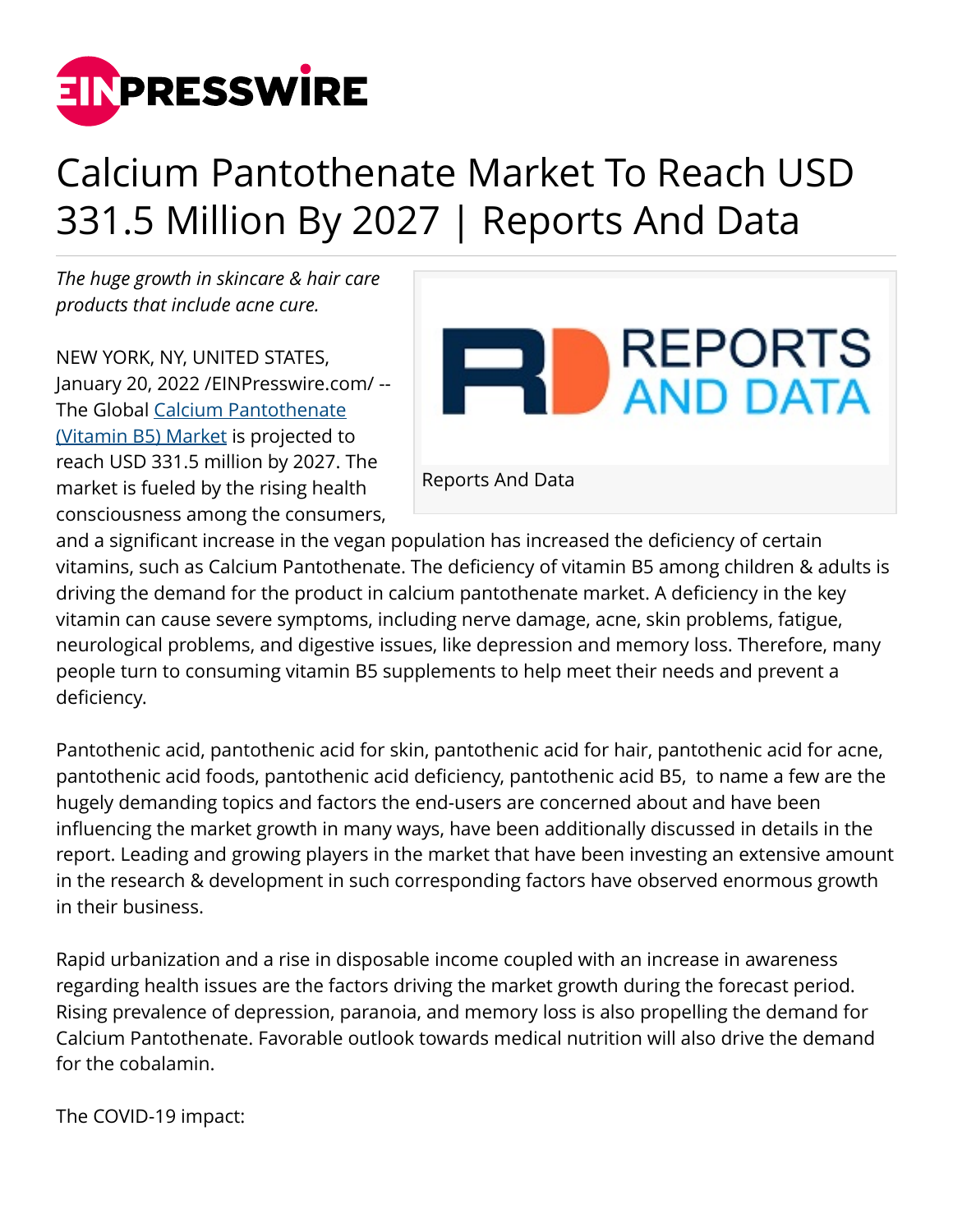The COVID-19 pandemic has created endless disruptions to the manufacturing or production industries due to a shortage of resources in different parts of the world. The leading players in the industry are skeptical about the market's future and try to redesign their strategies to support the challenge. The pandemic had a serious impact on the research & development as the companies are being refrained from investing in any newer aspect of research or product innovation for the time being. The manufacturing industries also have been disrupted due to reduced available human resources. The companies are incorporating different techniques to increase the production volume and trying to develop innovative solutions at an affordable price, which can meet customer requirements at a much lower cost and support the overall breakthrough required for sustainability in the increased nutraceutical product penetration.

## To get a sample copy of the report, click on @ [https://www.reportsanddata.com/sample-enquiry](https://www.reportsanddata.com/sample-enquiry-form/3505)[form/3505](https://www.reportsanddata.com/sample-enquiry-form/3505)

Top companies profiled in the global Calcium Pantothenate industry analysis report:

Yifan Pharmaceutical, Zhenjiang Gaopeng Pharmaceutical Co. Ltd., Shandong Hwatson Biochem, Shandong Xinfa Pharmaceutical, DSM, BASF, Alfa Aesar GmbH & Co KG., Shandong Xinhua Pharmaceutical Co. Ltd., Hebei Jingye Group, and Avnochem Limited, among others, among others dealing in the Calcium Pantothenate market.

The global pharmaceutical and healthcare industry has gained significant momentum since the COVID-19 outbreak. The global health crisis has led to an unprecedented impact on the industry and brought about major disruptions in healthcare technologies. Growing prevalence of chronic and infectious diseases worldwide, increasing cases of COVID-19 infections, enforcement of stringent norms and regulations by world-leading healthcare regulatory authorities, and increasing government initiatives towards public safety measures are major factors contributing to industry revenue growth. Rising focus of pharmaceutical companies on vaccine development, increasing COVID-19 support from international health agencies, rapidly increasing pharmaceutical and biotechnological research & development activities, and growing healthcare expenditure of consumers further propel the industry revenue growth.

Get a flat discount on the report @ [https://www.reportsanddata.com/discount-enquiry](https://www.reportsanddata.com/discount-enquiry-form/3505)[form/3505](https://www.reportsanddata.com/discount-enquiry-form/3505)

Further key findings from the report suggest

• Powder & tablet are some of the most commonly used types of pantothenate supplement due to the cost-effectiveness and easy packaging techniques. Tablets are highly preferred by consumers owing to their easy material packing and extended shelf life.

• Food grade materials are either safe for human consumption or it fine to come into direct contact with food products. Food contact surfaces are made of food-safe materials that are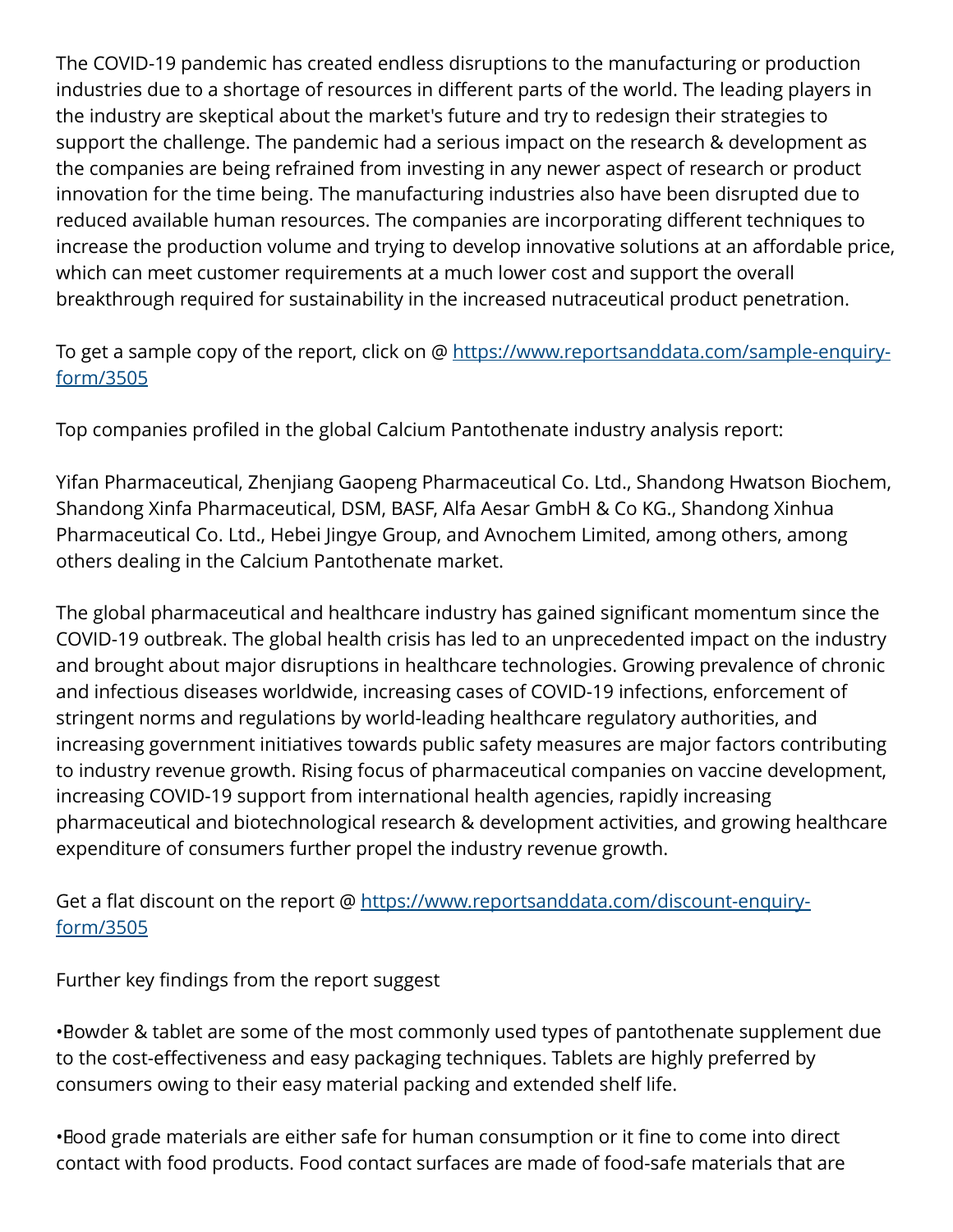designed to withstand the environment in which they will be used. This includes exposure to sanitizing agents, cleaning compounds, and cleaning procedures.

• Growing awareness about the significance of a healthy diet in countries such as India and China is expected to drive the calcium pantothenate market in the region. The upcoming retail sector in emerging nations such as Indonesia, Malaysia, China, and India are propelling the market in the region. Support from the government to promote development initiatives is also expected to drive the calcium pantothenate market in the upcoming years.

• One of the primary driver for the online retailing of the calcium pantothenate market is the better online proliferation and targeted marketing. This has increased the ease and comfort of consumers buying online. Online sites are dedicated to products appropriate for the 50+ demographic to shop for by need. Many sites now have live chat options to instantly help out the customers with their specific questions.

• Advancement in manufacturing techniques, a higher availability of the resources for the manufacturing units, dexterous processing technique, higher production capacity, increased consumers, and favorable business models of export & import, the Asia Pacific developing countries have been in trend for the raw material and chemical products outsourcing.

To know more about the report @ [https://www.reportsanddata.com/report-detail/calcium](https://www.reportsanddata.com/report-detail/calcium-pantothenate-market)[pantothenate-market](https://www.reportsanddata.com/report-detail/calcium-pantothenate-market)

For the purpose of this report, Reports and Data have segmented the global Calcium Pantothenate market on the basis of form, grade, sales channel, end-use verticals, and region:

Form Outlook (Revenue: USD Million; Volume: Kilo Tons; 2017-2027)

• Powder

• Liquid

• Capsule

• Tablets

Grade Outlook (Revenue: USD Million; Volume: Kilo Tons; 2017-2027)

• Food Grade • Pharmaceutical Grade

Sales Channel Outlook (Revenue: USD Million; Volume: Kilo Tons; 2017-2027)

• Online Retails • Offline Retails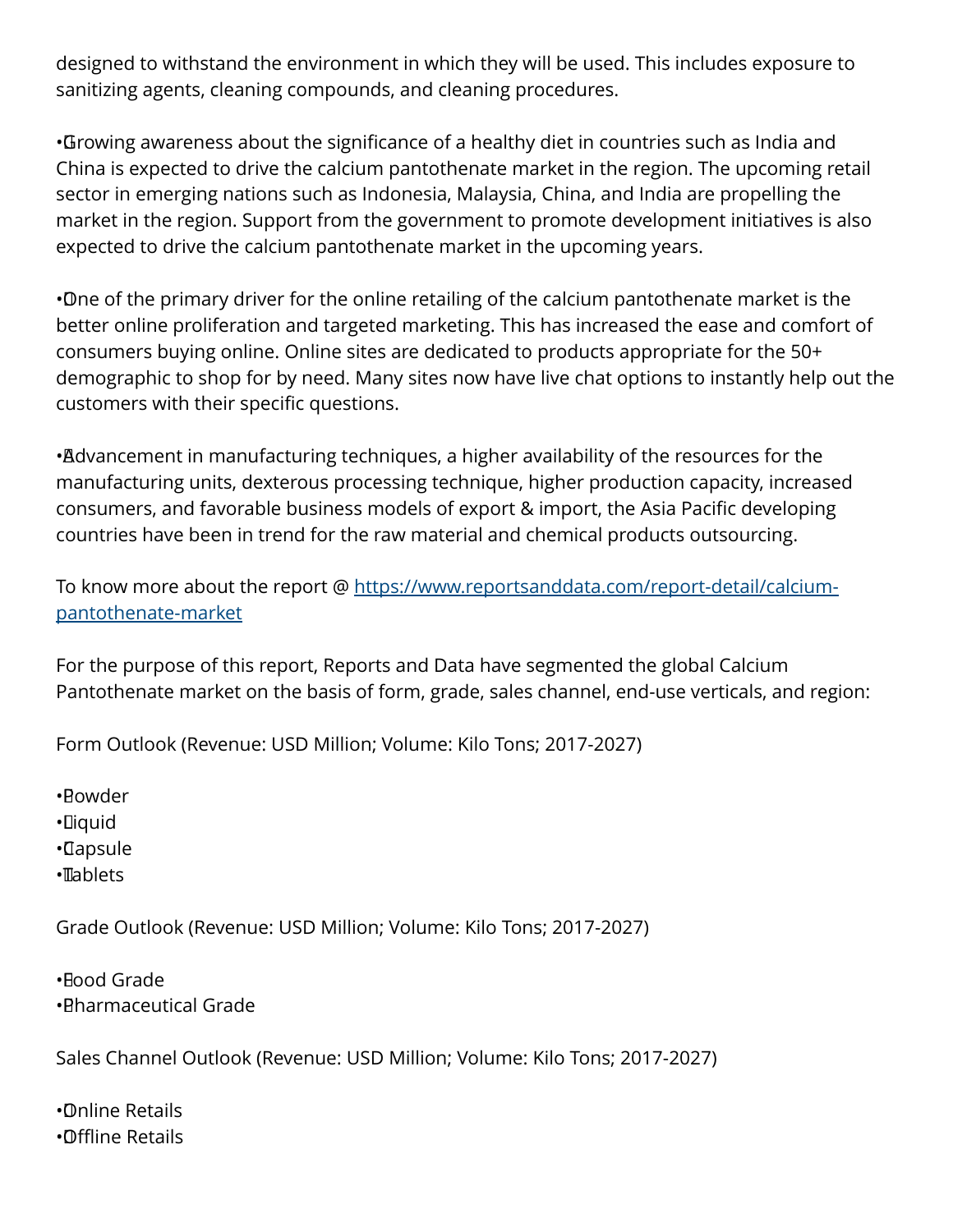End-Use Verticals Outlook (Revenue: USD Million; Volume: Kilo Tons; 2017-2027)

- • Pharmaceutical • Nutraceuticals & Animal Feed • Food & Beverage
- • Cosmetics & Personal Care

• Others

Key Regional Markets Covered in the Calcium Pantothenate Market Report:

• North America (U.S.A., Canada, Mexico) • Europe (Italy, U.K., Germany, France, Rest of Europe) • Asia Pacific (India, China, Japan, South Korea, Australia, Rest of APAC) • Latin America (Chile, Brazil, Argentina, Peru, Rest of Latin America) • Middle East & Africa (Saudi Arabia, U.A.E., South Africa, Rest of MEA)

Frequently Asked Questions Addressed in the Report:

• What is the forecast size and revenue growth rate of the global Calcium Pantothenate market?

• What are the leading products offered by the global Calcium Pantothenate market players?

• What are the key drivers and restraints for the global Calcium Pantothenate market growth?

• Which regional market is expected to register the highest CAGR over the forecast period?

• What are the outcomes of the report's SWOT and Porter's Five Forces analyses?

Request a customized copy of the report @ [https://www.reportsanddata.com/request](https://www.reportsanddata.com/request-customization-form/3505)[customization-form/3505](https://www.reportsanddata.com/request-customization-form/3505)

Thank you for reading our report. Do connect with us in case of any more queries about the report and its customization. Our team will ensure the report is well suited to cater to your needs.

Browse More Reports:

High Potency Active Pharmaceutical Ingredients (HPAPI) Market @ [https://www.biospace.com/article/high-potency-active-pharmaceutical-ingredients-hpapi](https://www.biospace.com/article/high-potency-active-pharmaceutical-ingredients-hpapi-market-size-to-reach-usd-32-11-billion-in-2028/)[market-size-to-reach-usd-32-11-billion-in-2028/](https://www.biospace.com/article/high-potency-active-pharmaceutical-ingredients-hpapi-market-size-to-reach-usd-32-11-billion-in-2028/)

Electronic Clinical Outcome Assessment (eCOA) Solution Market @ [https://www.biospace.com/article/electronic-clinical-outcome-assessment-ecoa-solution-market](https://www.biospace.com/article/electronic-clinical-outcome-assessment-ecoa-solution-market-to-reach-usd-3-48-billion-by-2028/)[to-reach-usd-3-48-billion-by-2028/](https://www.biospace.com/article/electronic-clinical-outcome-assessment-ecoa-solution-market-to-reach-usd-3-48-billion-by-2028/)

Dental Lasers Market @ [https://www.biospace.com/article/dental-lasers-market-size-to-reach-](https://www.biospace.com/article/dental-lasers-market-size-to-reach-usd-345-1-million-in-2028-noted-reports-and-data/)